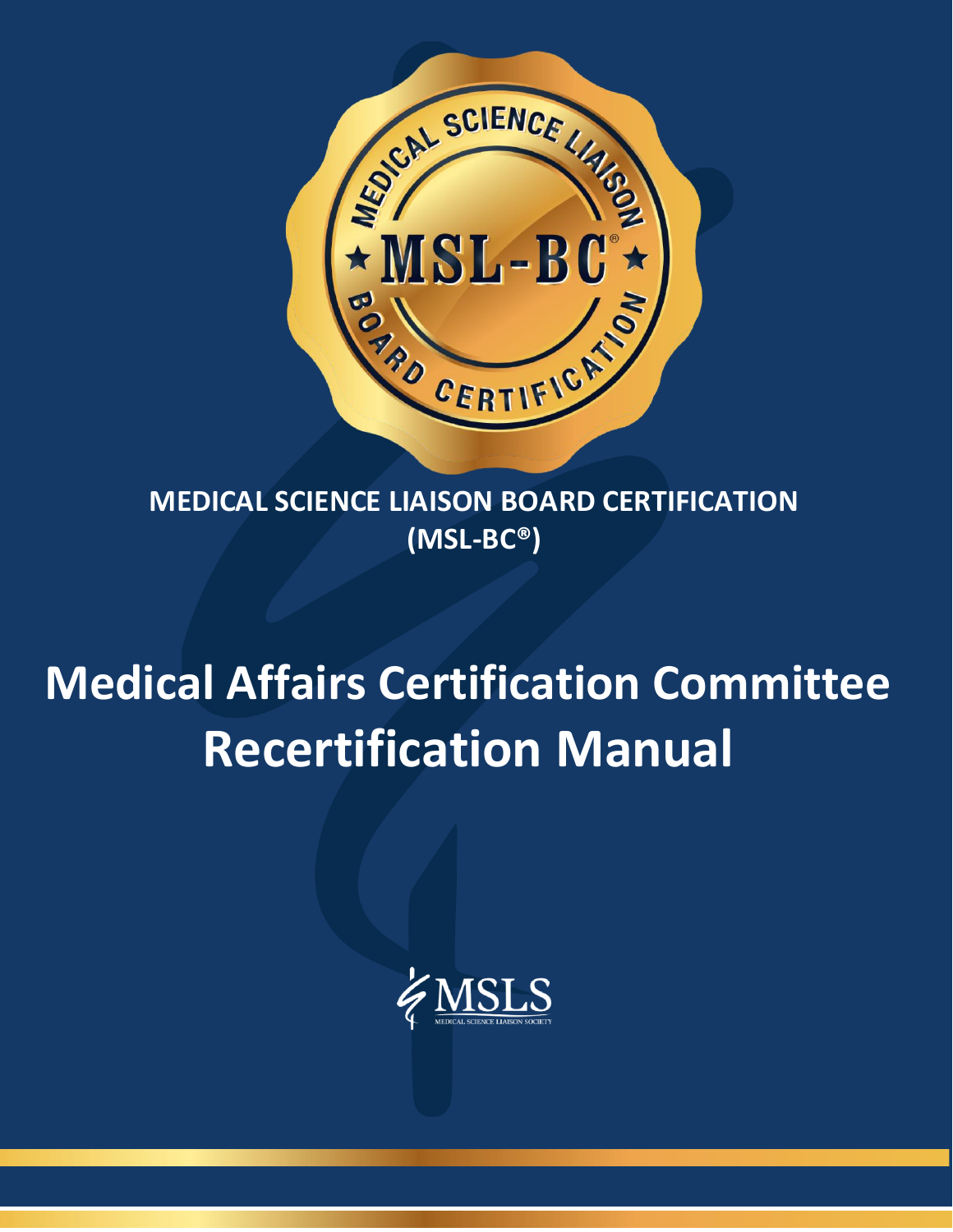

# **Medical Affairs Certification Committee (MACC) Recertification Program Manual**

# **INTRODUCTION**

This *MACC Recertification Program Manual* consists of important information about the recertification of your MSL-BC® certification credential.

The Medical Science Liaison Society sponsors the certification and recertification process which is governed by the Medical Affairs Certification Committee (MACC).

Please review the entire manual carefully. For additional information about MSL-BC® certification/recertification, please refer to MSLS's website at <https://www.themsls.org/msl-board-certification/>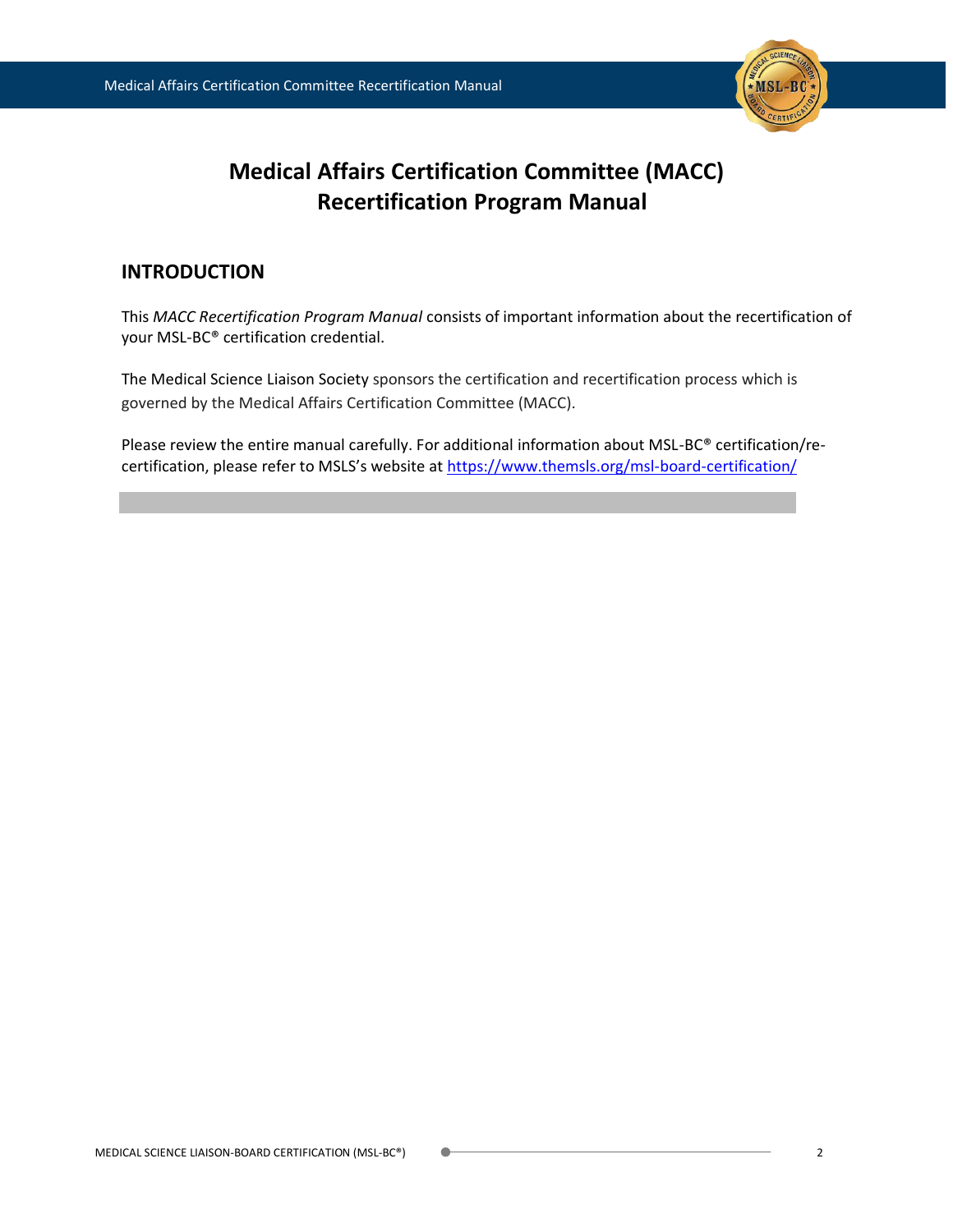

# **PURPOSE OF RECERTIFICATION**

The purpose of the MACC Recertification Program is to ensure that certification credential holders are able to maintain their credential and continued commitment to the profession through life-long professional development. The NCCA Commission (third party certification accrediting body of the Institute for Credentialing Excellence (I.C.E.) defines recertification as "Requirements and procedures established as part of a certification program that a certificant must meet to maintain competence and renew his or her certification." The MACC Recertification Program adheres to this definition as certificants participating in the program are required to demonstrate that their skills and knowledge remains current in order to assure that they are able to continue to practice successfully within their profession. It is required that all MSL-BC® certification credential holders participate in the recertification program in order to maintain active certification. MSL-BC® certification credential holders are required to keep their certification current by completing various MACC-approved professional development activities or re-sitting for the exam.

## **CONTINUED COMPETENCE**

MACC understands the importance of certificants remaining competent as credentialed Medical Science Liaison professionals throughout their careers. The NCCA commission defines continuing competence as "Demonstrating specified levels of knowledge, skills, or ability not only at the time of initial certification but throughout an individual's professional career." The MACC Recertification requirements adhere to this definition by requiring an MSL-BC® certification credential holder to participate in professional development activities related to the profession in order to maintain his or her status in good standing. Continued competence is documented through participation in the MSL-BC® Recertification Program.

# **RECERTIFICATION REQUIREMENTS**

MSL-BC® credentialed professionals have the choice of engaging in documented, professional development activities to maintain their certifications within each 3-year recertification cycle or re-sit for the exam when their recertification is due. The professional development activities may include participation in formal education (both online and face to face), publications, and presentations. MSL-BC® credentialed professionals may also have the option to retake the examination to meet the recertification requirements. The MSL Society retains the right to revise its Recertification Policy as appropriate. MSL-BC® credentialed professionals will be required to comply with MACC policies in place at the time of their application for recertification.

To maintain active certification status in good standing through recertification, credential holders must:

- Abide by the Code of Ethics for Medical Science Liaisons and MSL Leaders and re-attest to this Code on an annual basis (Please see Attachment 1);
- Complete the required number of professional development hours and credits as specified in the Credit Categories table beginning on page 6 or re-sit for the exam within the 3-year recertification cycle;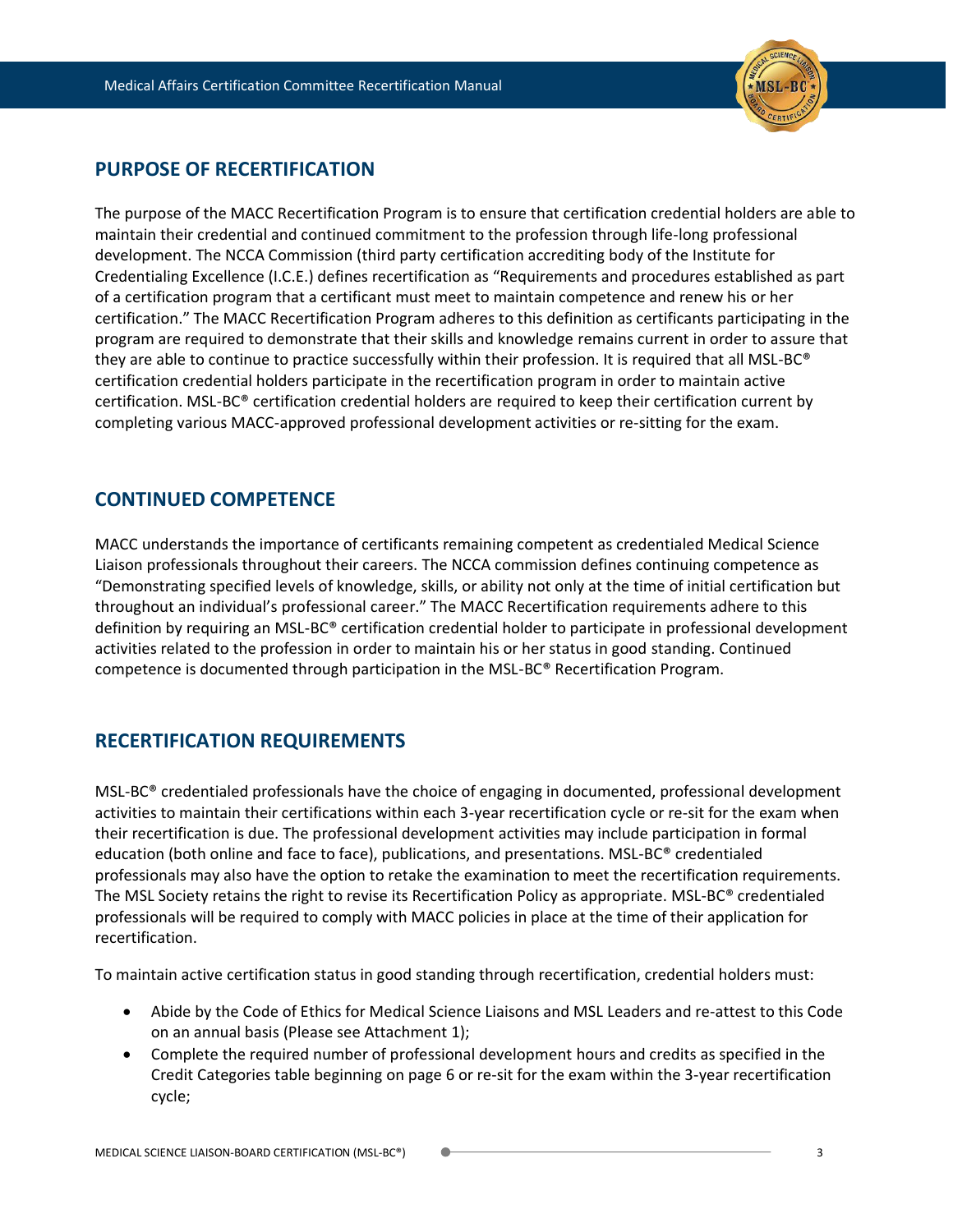

• And pay the current recertification fees and submit the completed recertification application (attachment to this manual).

Any applicant who does not meet the recertification requirements will be notified within thirty (30) days of receipt of their application has been denied.

## **GENERAL GUIDELINES**

Upon earning the MSL-BC® credential, the certification remains valid for the following three (3) complete calendar years (one recertification cycle). **ALL** certificants must continue to meet certification eligibility criteria if they wish to continue using the credential. Certificants have two options for recertifying:

- 1. Certificants may recertify every three years by retaking the exam.
- 2. Certificants may recertify every three years by obtaining 40 Professional development credits.

## **Recertification By Examination**

Those choosing to recertify by exam must take the September exam during their final year of certification. MSL-BC® certificants choosing to recertify by professional development can begin earning recertification units from the date they pass the exam and their credential becomes effective.

## **Recertification Through Professional Development Credits**

All credits must be related to the role of the Medical Science Liaison. Credits must be distributed throughout the certification cycle. The professional development credits encompass a wide spectrum of activities that the Medical Affairs Certification Committee believes to reflect continual learning opportunities. These activities validate the Medical Science Liaison's professional knowledge and strengthen their ability to reinforce essential skills and develop new skills. These opportunities not only lead to enhanced knowledge for the certified MSL professional but ultimately, to higher quality outcomes.

Credits must come from nationally or internationally approved or recognized professional development providers to include state licensing boards, national accredited professional organizations, or the Medical Science Liaison Society. Any other professional development credits entity should be approved by the Medical Science Liaison Society to ensure compliance with the recertification policy. Certificants should send information on educational programs to the Medical Science Liaison Society for review in advance.

Credits must be distributed throughout the three-year certification cycle. Professional development credits may not be carried over from one recertification cycle to another.

- Professional development credits must be earned from Medical Science Liaison-related events such as seminars, workshops, online courses etc.
- Credits must come from more than one source, i.e., all 40 credits cannot come from attending one conference, they can however come from several conferences.
- Professional development credits are defined in the **Recertification Activity Categories** section below.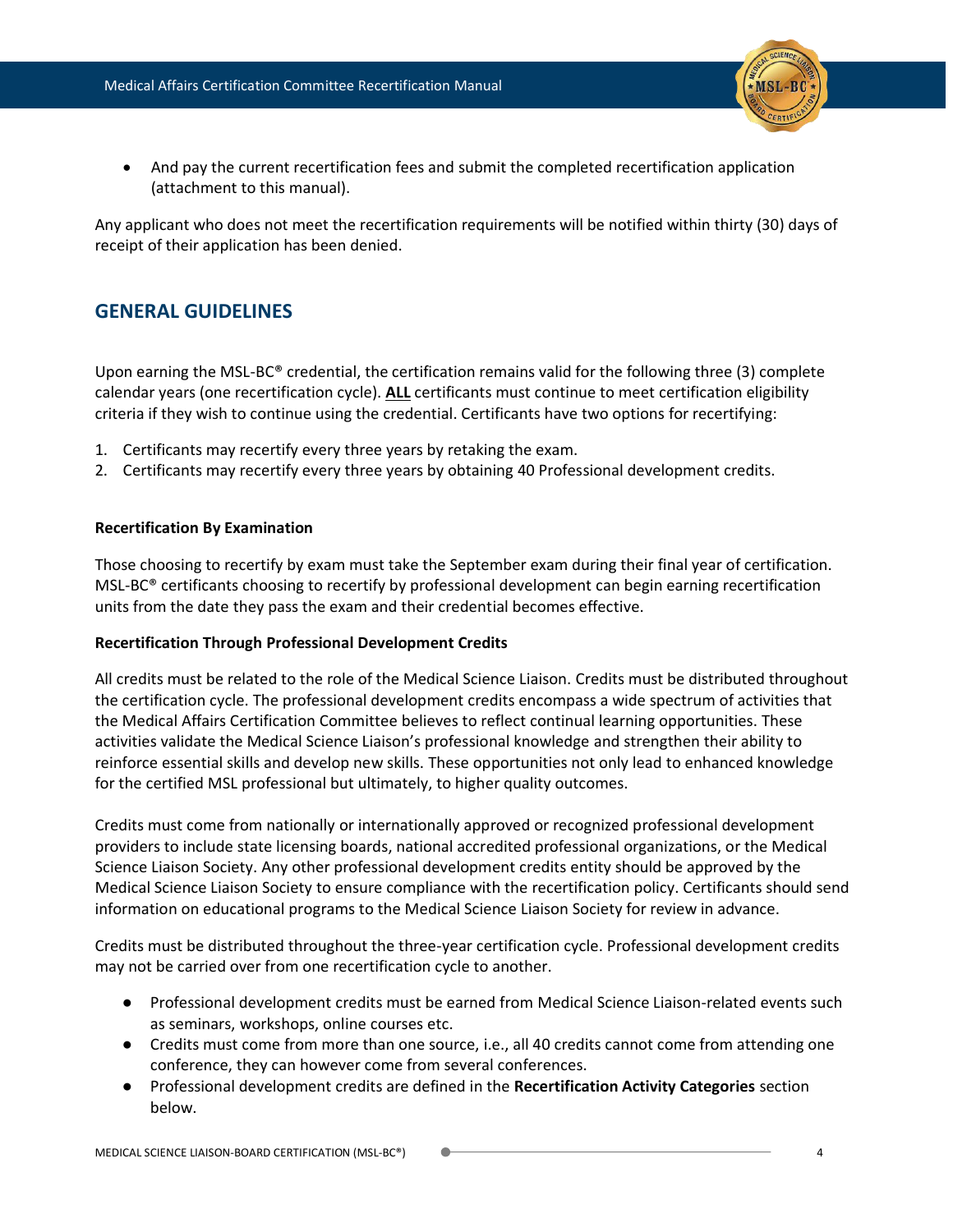

Recertification applications and activity documentation are due 30 days before the end of the certification cycle.

## **VERIFICATION AND SUBMISSION OF CREDITS**

Certificants must maintain a copy of the certificate of attendance for each approved program attended and submit if audited. Every certificate of attendance must have an accreditation statement and/or provider number. If a candidate attended a program and did not receive, or lost, the certificate of attendance the applicant is responsible for contacting the program sponsor for a replacement certificate.

## **CONTACT HOURS DEFINED**

**Professional Development Credits** are based upon contact hours. Contact hours are defined as the number of clock hours spent in direct participation in a structured educational format. One (1) credit = one (1) contact hour.

## **RECERTIFICATION FEES**

Completed applications for recertification should be submitted prior to the expiration of the credential. This application can be found in Attachment 2, titled, "MACC Recertification Submission Form ". For those wishing to sit for the exam for recertification, a seating fee of \$450 for MSL Society Professional Level members and \$550 for non-members, will be charged which should be included with the application. *Should a credential expire prior to submission for recertification, certificants are allowed a 30-day grace period to complete and submit proof that they have completed MACC'S recertification process. An additional late fee of \$50 will be applied to any recertification application postmarked less than 30 days after the date the credential expires.* With this fee, certificants will be allowed an additional 30 days from the date of their expired certification to submit Credits. Please keep in mind a certificant's Credits must have been completed within the period of time the credential had been active. Please note that being late up to 30 days does not extend a certificant's next recertification expiration date. Once the 30-day period has passed, credentials are considered expired. In order to be reinstated or become certified again, individuals will have to purchase and successfully sit for the exam again. For recertification by exam, please follow the previously noted guidelines regarding due dates under "Recertification by Exam" in this Manual.

#### **Change of Address**

Changes in mailing addresses must be provided to the MSL Society. *Failure to keep the mailing address current can result in lost mail, lost information and/or lost business.* You may keep your information current by logging onto [www.themsls.org.](http://www.themsls.org/)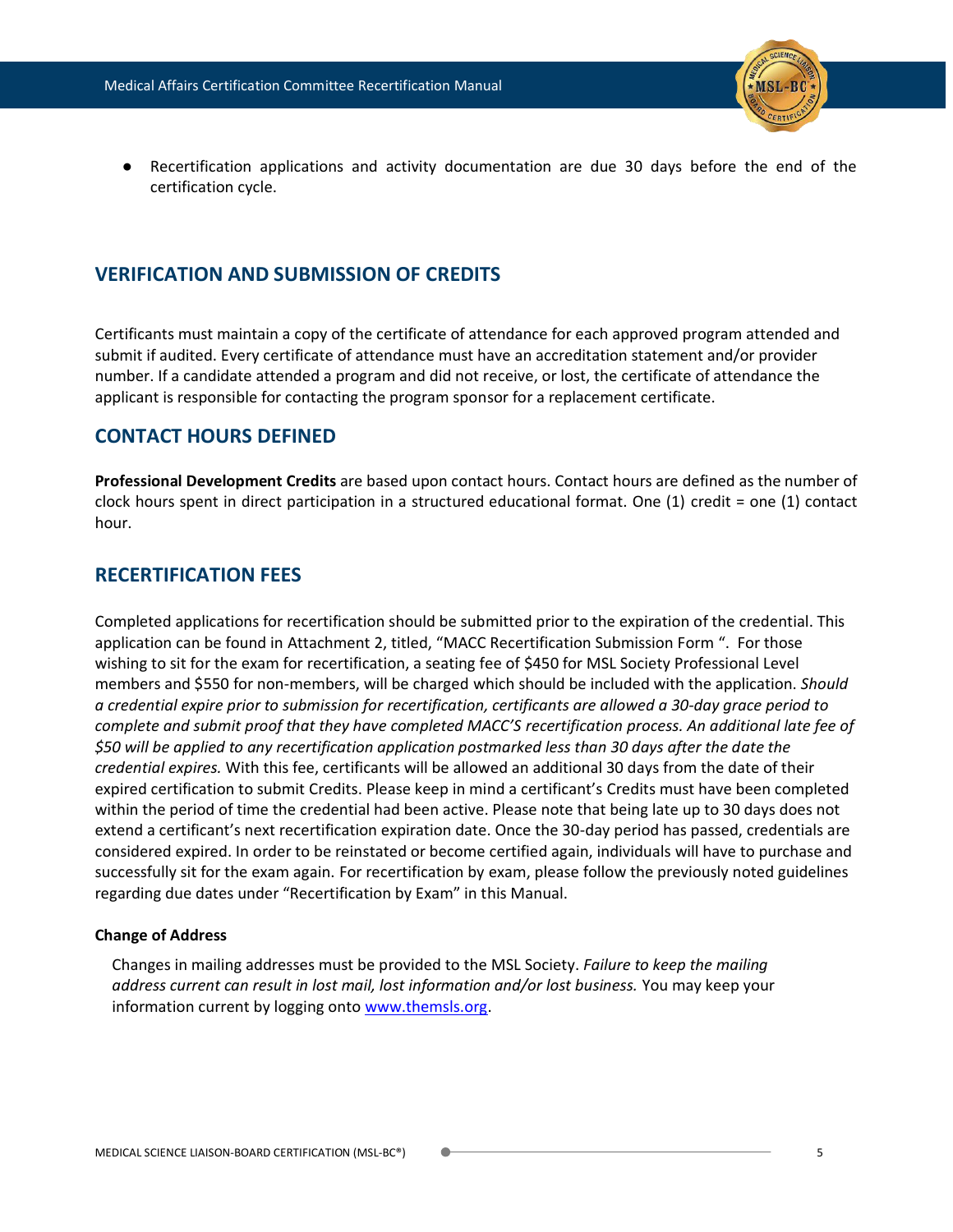

# **HOW TO COMPLETE THE MACC RECERTIFICATION SUBMISSION FORM**

The MACC Recertification Submission Form can be found in Attachment 2 of this Manual.

- Complete the demographic information (name, address, etc.).
- If choosing recertification by exam, complete the Exam Administration date and fees section, only and sign the Form.
- If choosing recertification by professional development complete the application as instructed on the form as follows:
	- o Information should be recorded directly on the MACC Recertification Submission Form. It is recommended that information be recorded on an ongoing basis (i.e., as soon as an activity is successfullycompleted).
	- $\circ$  Proof of appropriate documentation must be submitted with the completed Form.
	- $\circ$  In providing the date of an activity, the month, day and year must be included. Credits will be awarded only for activities that are completed within the relevant recertification period.
	- $\circ$  Credits in excess of the amount required for the professional development reporting period cannot be carried over for credit in subsequent reporting periods.
	- $\circ$  It is the sole responsibility of the MSL-BC<sup>®</sup> credential holder to document professional development activities.
- Please submit appropriate fees as indicated under "Recertification Fees" in this manual.
- Form must be signed by the certificant to be recognized as valid.
- The completed MACC Recertification Submission Form must be submitted to MACC. Applications for recertification will only be accepted within 1 year prior to the credential holder's expiration date.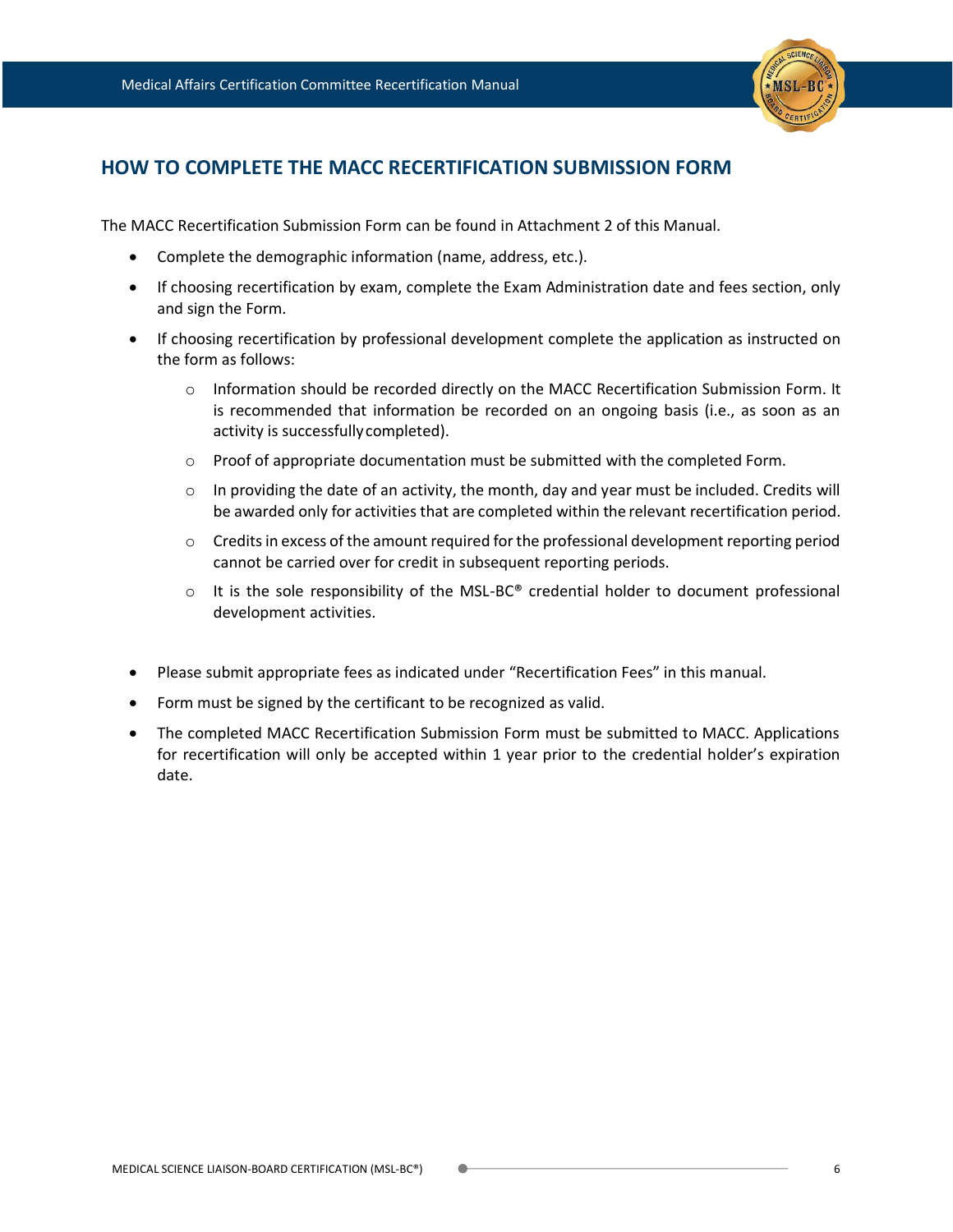

# **CREDITS CATEGORY REQUIREMENTS**

| PROFESSIONAL DEVELOPMENT AREA                                                                                                                                                                                                                                                                                                                                                                                                                                                                               | <b>CREDITS</b>                                                                                                        |
|-------------------------------------------------------------------------------------------------------------------------------------------------------------------------------------------------------------------------------------------------------------------------------------------------------------------------------------------------------------------------------------------------------------------------------------------------------------------------------------------------------------|-----------------------------------------------------------------------------------------------------------------------|
| <b>Continuing Education and Training Activities - Max 20 Credits</b>                                                                                                                                                                                                                                                                                                                                                                                                                                        |                                                                                                                       |
| Conference, Seminar, Workshop on a topic related to the MSL Role.<br>Training and/or educational programs must be directly related to the MSL<br>profession and offered by professional societies, medical associations,<br>higher education institutions, educational service companies or<br>government agencies (subject to approval).                                                                                                                                                                   | • 1 credit per hour<br>• 3 credits per half day<br>• 6 credits per day<br>• 12 credits maximum per multi-day<br>event |
| Completion of training program on topics related to the MSL Role.<br>Courses or programs related to MSL profession or more broadly Medical<br>Affairs offered by a qualified, recognized organization (subject to<br>approval). Each course must include some type of assessment or<br>evaluation process.                                                                                                                                                                                                  | • 1 credit per course hour<br>• 12 credits maximum                                                                    |
| Completion of Academic Courses on topics related to the MSL Role.<br>University courses related to the scope of practice of regulatory<br>professionals. This may include coursework related to business<br>management. Courses must be full quarter or semester courses.                                                                                                                                                                                                                                   | • 5 credits per semester, 3 credits<br>per quarter<br>• 10 credits maximum                                            |
| Course Organizer, Faculty, Speaker - Max 10 Credits                                                                                                                                                                                                                                                                                                                                                                                                                                                         |                                                                                                                       |
| Faculty, instructor or speaker at a training, educational program, or<br>conference. Program must be directly related to the MSL profession<br>offered by a *qualified, recognized organization (subject to approval). The<br>program must require preparation of course materials or handouts in<br>addition to presentation. Subject matter may include business and<br>management functions.<br>*Presentations at for-profit industry related conferences will not be<br>considered for recertification. | • 2 credits per hour of instruction                                                                                   |
| Faculty or instructor of course offered by an accredited university or<br>college. Course or program must be directly related to the MSL profession<br>and offered by a qualified, recognized accredited university or college<br>(subject to approval). The program must require preparation of course<br>materials or handouts in addition to lecture. Courses that are repeated<br>may not be included unless content has been revised.                                                                  | • 2 credits per hour of instruction 4<br>credits maximum per course<br>• 6 credits maximum                            |
| Poster Presentation at medical conference. A presentation may not be<br>submitted for credit more than once (even if you presented it more than<br>one time), includes preparation time Panel member or respondent on<br>regulatory topics and issues panel not requiring preparation of course<br>materials or handouts.                                                                                                                                                                                   | • 1 credit per hour of presentation<br>• 4 credits maximum                                                            |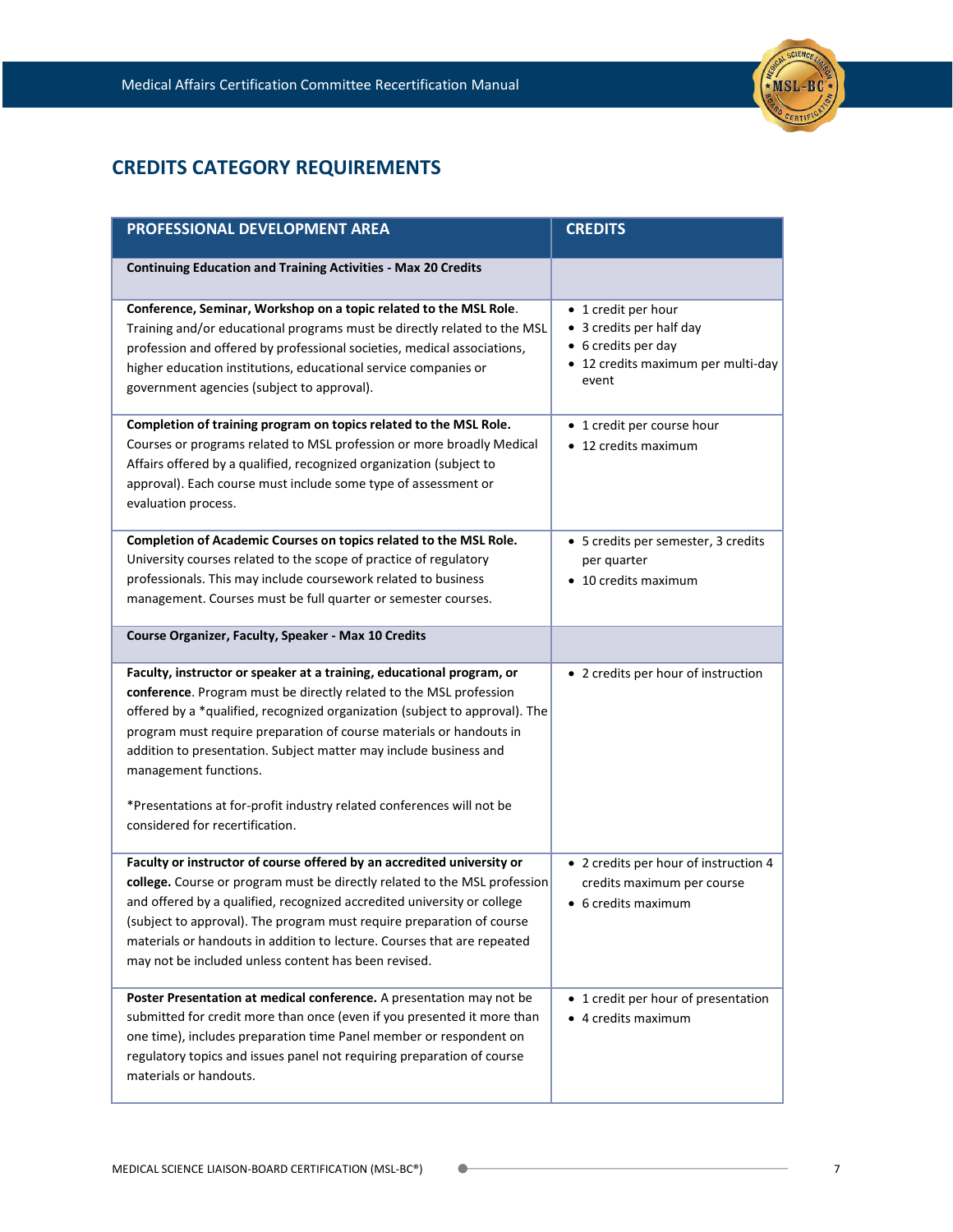

| Instructor or speaker on MSL-related presentations or training programs<br>within your organization. If presentations are offered on a single topic<br>throughout a year, list topic and total presentations for the year. This<br>does not include presentations completed about company-specific<br>information which is part of one's paid position. | • 2 credits per hour of instruction<br>• 4 credits maximum |
|---------------------------------------------------------------------------------------------------------------------------------------------------------------------------------------------------------------------------------------------------------------------------------------------------------------------------------------------------------|------------------------------------------------------------|
| Published Articles, Abstracts and Content-Max 10 Credits                                                                                                                                                                                                                                                                                                |                                                            |
| Article: a minimum of a 450-word article accepted and published in a<br>journal (i.e., THE MSL). Topic must be related to the MSL profession.                                                                                                                                                                                                           | • 3 credits per article                                    |
| Brief editorial or column (less than one printed page) and/or Letter to the                                                                                                                                                                                                                                                                             | $\bullet$ 1 credit each                                    |
| Editor related to MSL issues and published in a professional publication.                                                                                                                                                                                                                                                                               | $\bullet$ 5 credits maximum                                |
| Leadership in Relevant Professional Organizations-Optional                                                                                                                                                                                                                                                                                              |                                                            |
| Officer or board member.                                                                                                                                                                                                                                                                                                                                | • 2 credits per year of service                            |
| Committee or section chairman.                                                                                                                                                                                                                                                                                                                          | • 2 credits per year of service                            |
| Member of a committee, task force, council or other appointed group<br>(Including MSL-BC ®SMEs Item development and exam form<br>development.)                                                                                                                                                                                                          | • 2 credit per year of service                             |

It is the responsibility of each certificant to maintain records documenting contact hour activity. Forty (40) contact hours are required **every three years.** All contact hours must be related to the Medical Science Liaison role.

# **RECERTIFICATION AUDIT PROCEDURE**

The MACC will conduct random audits of credential holders for CREDITS records or may do so upon a challenge. During the audit, the credential holder will be requested to provide evidence of professional development credits compliance that may include records, certificates or other evidence that substantiates CREDITS completion. Approximately 10% of all MSL-BC® credential holders can expect an audit of their CREDITS records. The process for those selected for audit is as follows:

Each certificant for audit will be selected randomly and will be required to submit copies of all related Credits. Documentation from seminars should include certificates from MACC approved professional development programs, written documentation of attendance by the instructor or supervisor is acceptable. The documentation needs to include:

- Name of participant
- Date of course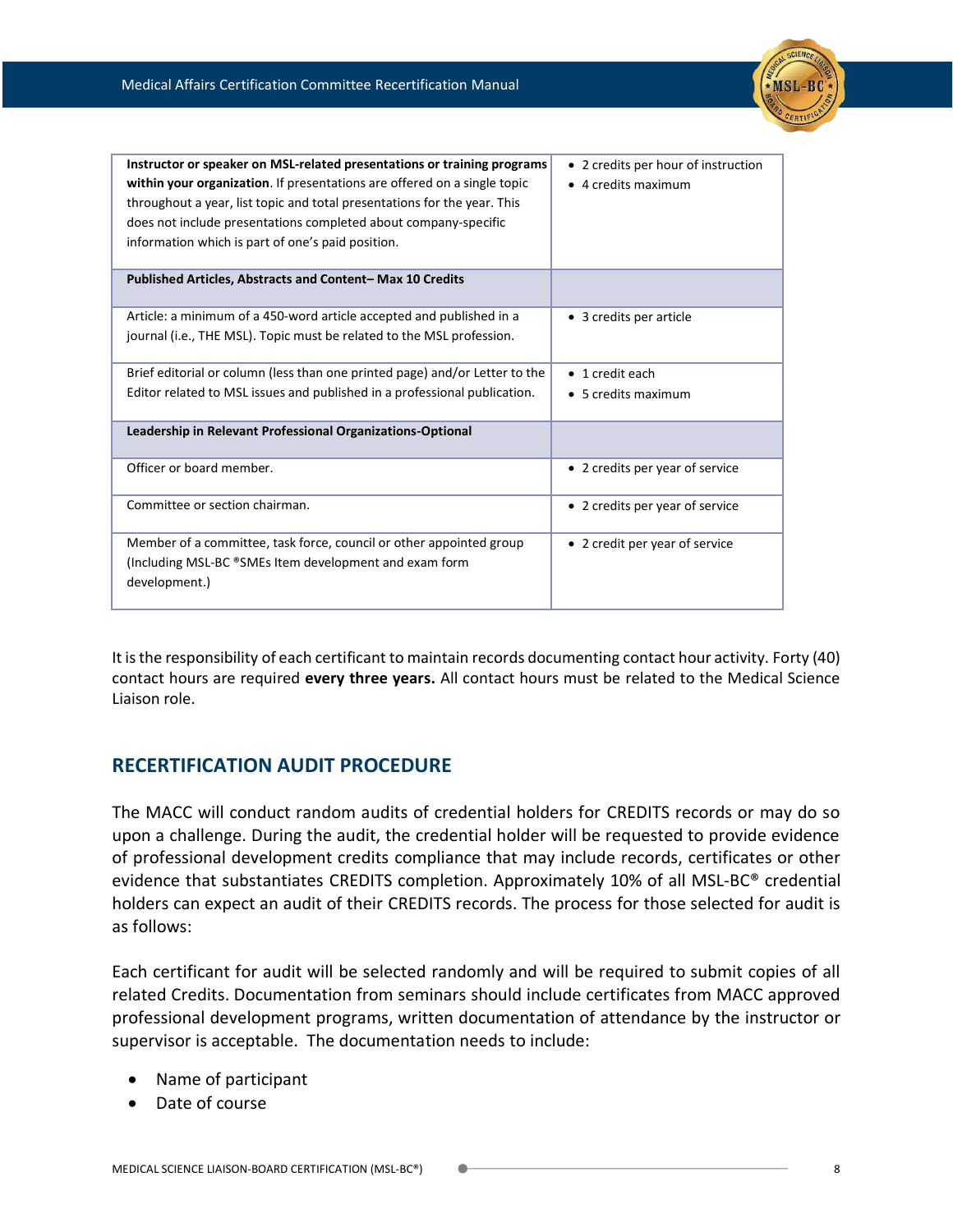

- Length of activity (in hours)
- Title of course
- A grade report if using academic credits
- If author of a book, a copy of the title page, number of pages and table of contents
- If authoring a chapter, a copy of title page and table of contents with chapter name and author.
- If published in a journal, a table of contents with title and author
- If an exam item writer, documentation from the editor or organization with the number of items and number within each content area
- Other supportive materials may include syllabi, course outlines, handouts or other course materials.

## **RECERTIFICATION APPEALS**

# **Recertification Appeals (Other than Disciplinary or Ethical)**

The MACC reserves the right to deny or remove a credential based on the holder's inability to remain eligible to maintain his or her credential for reasons other than disciplinary action (expired credential, inappropriate professional development materials submitted, non-payment of recertification fees, etc.) It is the responsibility of the candidate to submit the MACC Exception Request/Appeal Form (Attachment 3) and supporting documentation in the event the candidate does not meet the eligibility requirements for re-certification (Attachment 3). Once this form has been received by the MACC Certification Staff, the certificant can expect a written response in approximately thirty to forty-five (30-45) days.

A recertification appeal is reviewed by the MACC Certification Appeals Committee. The Committee notifies the candidate of their decision in written form. An appeal can be filed by submitting the MACC Exception Request/Appeal Form an appeal decision by the MACC Certification Appeals Committee is final and not subject to further appellate review.

Reinstatement of certification may be granted to an individual whose credential has been revoked for non-recertification. Reinstatement provides a previously designated MSL-BC® credential holder the opportunity to regain the credential provided all maintenance of certification and/or recertification requirements have been met. An individual whose credential has been revoked for non-recertification is required to pay an additional fee in order to be reinstated.

When an MSL-BC® credential is either withdrawn or revoked, either for non-payment or at the request of the certificant, there is no reinstatement allowed once the cancelation is processed.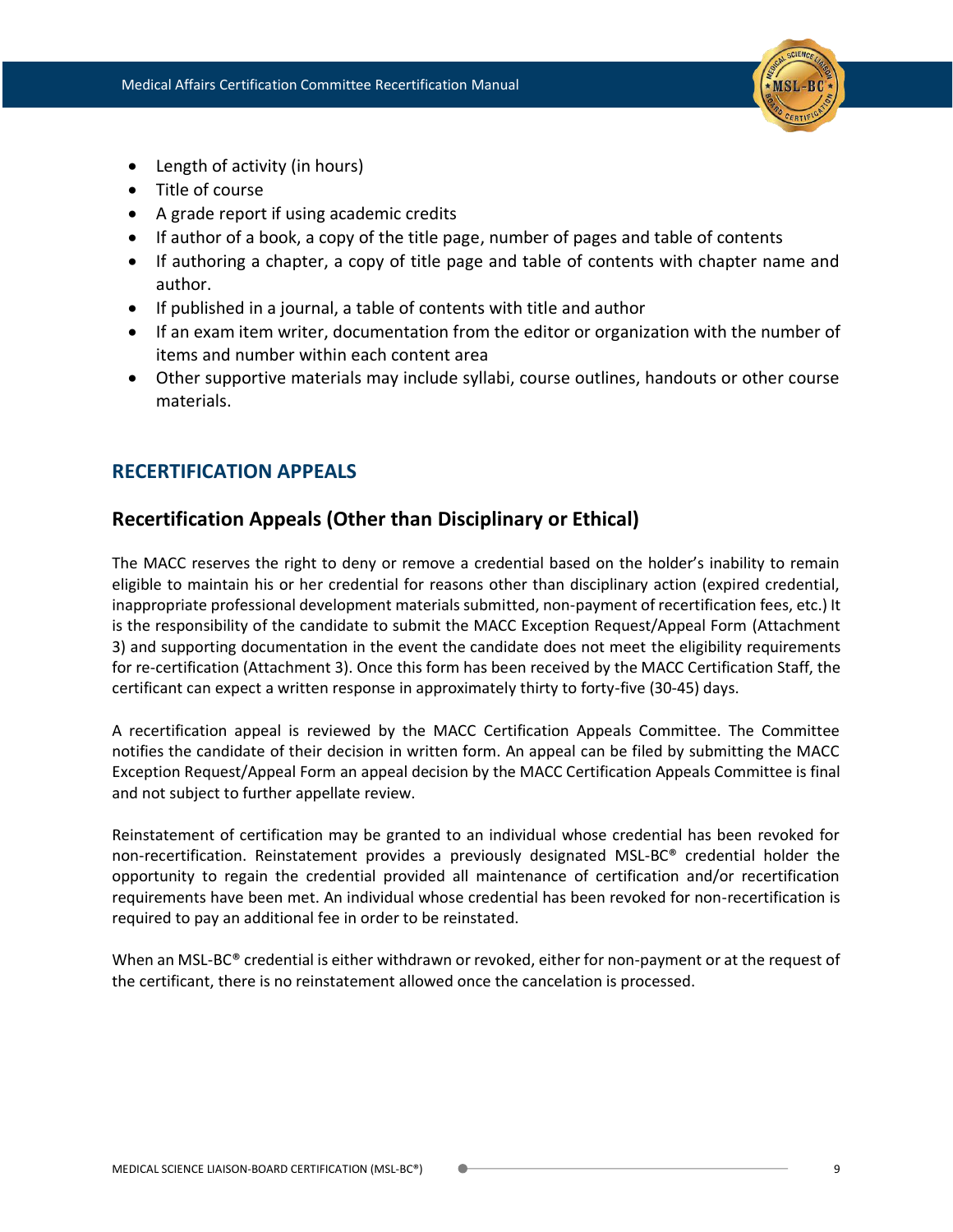

# **ATTACHMENT 1**

# **Code of Ethics for Medical Science Liaisons and MSL Leaders**

#### **Basic Beliefs**

Professionals certified by the Medical Science Liaison Society Certification Committee shall:

- 1. Respect the basic human rights and the dignity of all patients and colleagues, without consideration of social or economic status, race, religion, age, sex, national origin, disability, personal attributes, nature of the health problem(s), or any other factors;
- 2. Protect the patient and significant others from harm and advocate for their welfare;
- 3. Maintain confidentiality of company and industry information, except when disclosure is required by law;
- 4. Utilize the most recent research and educational information as the basis for health care practices;
- 5. Maintain the knowledge and skills necessary for competent practice as a Medical Science Liaison;
- 6. Report known or suspected violations made by MSL-BC® professionals;
- 7. Demonstrate respect for the cultural and ethnic background of professional colleagues.

## **Code of Ethics**

Professionals certified by the Medical Science Liaison Society Certification Committee must not:

- 1. Discriminate against patients and colleagues on the basis of social or economic status, race, religion, age, sex, national origin, disability, personal attributes, nature of the health problem(s), or any other factors;
- 2. Harm the patient and/or others in the performance of their professional obligations;
- 3. Engage in sexual harassment, disrespectful or abusing behavior in connection with professional duties;
- 4. Engage in substance abuse that could adversely affect my job performance or endanger coworkers;
- 5. Violate the confidentiality of company and industry information, except when disclosure is required by law;
- 6. Conceal or fail to disclose an actual or apparent conflict of interest;
- 7. Fail to maintain the knowledge and skills necessary for competent practice as a Medical Science Liaison;
- 8. Fail to report known or suspected violations made by MSL-BC® professionals;
- 9. Violate any applicable local, state, and federal laws, rules and/or regulations that promote public health, safety and welfare or violate any policies of the MSL Society;
- 10. Knowingly misappropriate, divert or use monies, personnel, property, or equipment belonging to others for personal gain or advantage;
- 11. Make false statements about a colleague or professional peer;
- 12. Plagiarize on another person's printed, audio or visual recordings or using presenting them publicly as original materials, including material that may not be governed by standard copyright laws and restrictions; or
- **13.** Misrepresent my professional training and qualifications and knowingly permit, aid, abet or suffer the misstatement of my training and qualifications by others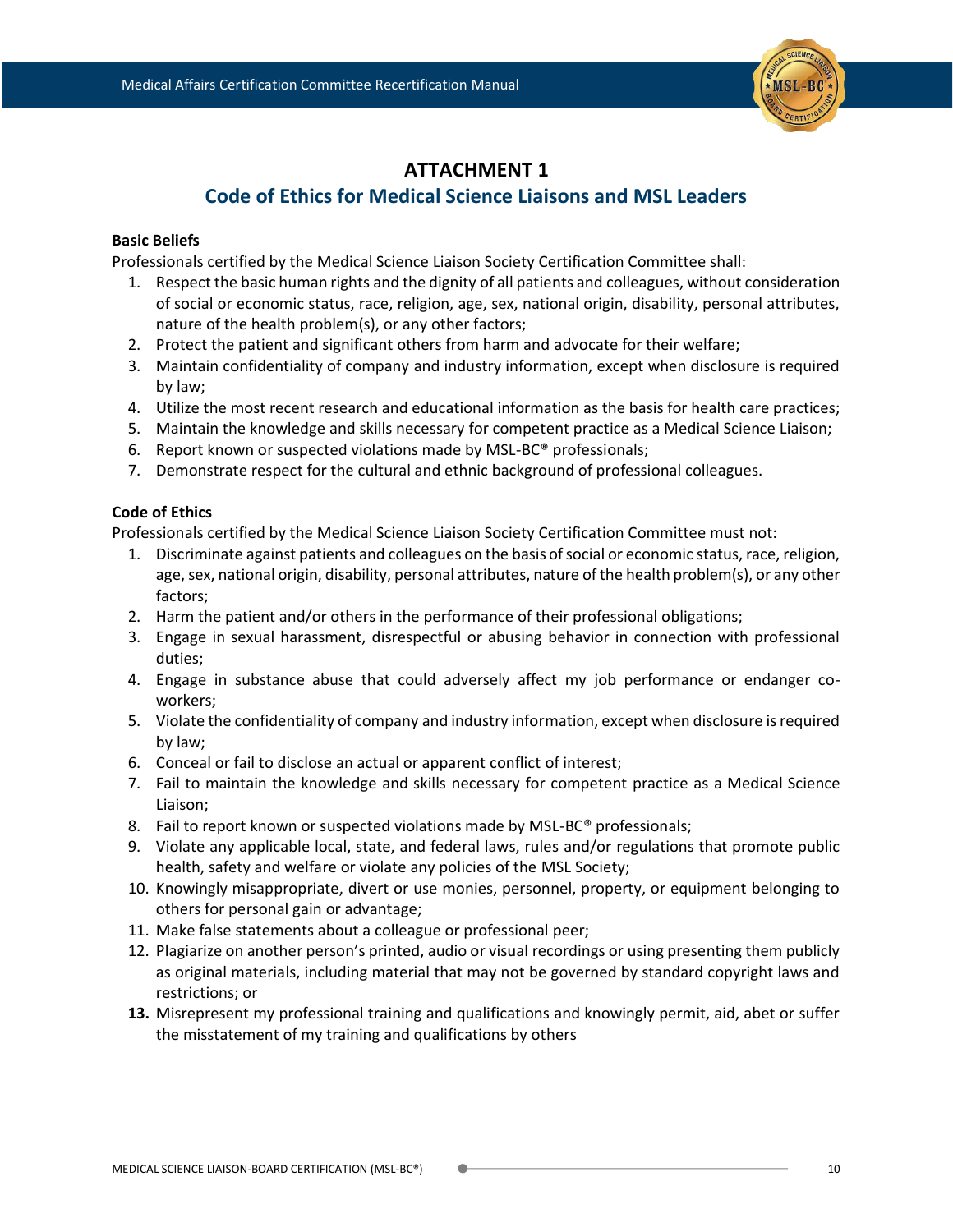

# **ATTACHMENT 2**

## **MACC Recertification Submission Form**

| <b>PLEASE PRINT OR TYPE</b>         |                                                                                                                                                                                                |                                                                                                           |
|-------------------------------------|------------------------------------------------------------------------------------------------------------------------------------------------------------------------------------------------|-----------------------------------------------------------------------------------------------------------|
| <b>First Name</b>                   |                                                                                                                                                                                                | Last Name                                                                                                 |
| Phone                               |                                                                                                                                                                                                | Email                                                                                                     |
| <b>Address</b>                      |                                                                                                                                                                                                |                                                                                                           |
| City                                | State                                                                                                                                                                                          | ZIP Code                                                                                                  |
| <b>Certification Number</b>         |                                                                                                                                                                                                |                                                                                                           |
| $\bullet$<br>$\bullet$<br>$\bullet$ | RECERTIFICATION THROUGH EXAMINATION<br>Exam Window: September _______<br>• Exam fee: $\frac{2}{2}$ Exam fee: $\frac{2}{2}$ Exam fee: $\frac{2}{2}$ Example 2.1<br>Admin fee \$________________ |                                                                                                           |
| other information is required.      |                                                                                                                                                                                                | Please Note: if you are recertifying by exam, STOP. Except for signing the form located on the last page, |
|                                     | RECERTIFICATION THROUGH PROFESSIONAL DEVELOPMENT                                                                                                                                               |                                                                                                           |
| $\bullet$                           | How to submit your recertification application<br>Complete the Recertification Application below.                                                                                              |                                                                                                           |

- Photocopy your CREDITS validation forms.
- Determine appropriate recertification fees.
- Please allow 30 days to process your recertification.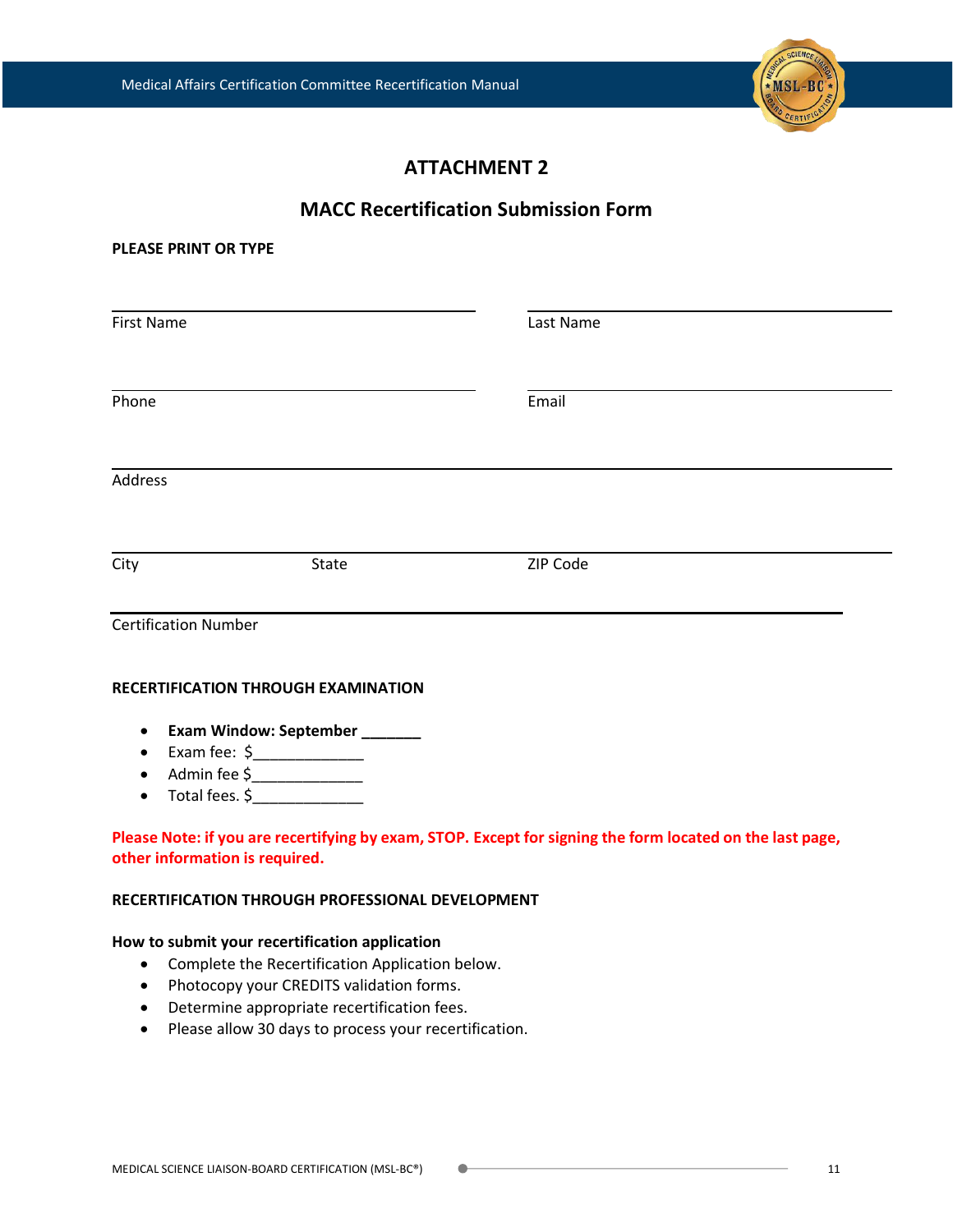

| Program (check all that apply)                                                           |                                 | Certificate #                                                                         | <b>Expiration</b><br><b>Date</b> |  |
|------------------------------------------------------------------------------------------|---------------------------------|---------------------------------------------------------------------------------------|----------------------------------|--|
| MSL-BC®                                                                                  |                                 |                                                                                       |                                  |  |
| <b>CREDITS Category 1: Continuing Education and Training Activities - Max 20 Credits</b> |                                 |                                                                                       |                                  |  |
| <b>Date of Activity</b>                                                                  | <b>Title of Course/Activity</b> |                                                                                       | # of Credits                     |  |
|                                                                                          |                                 |                                                                                       |                                  |  |
|                                                                                          |                                 |                                                                                       |                                  |  |
|                                                                                          |                                 |                                                                                       |                                  |  |
|                                                                                          |                                 |                                                                                       |                                  |  |
| <b>CREDITS Category 2: Course Organizer, Faculty, Speaker - Max 10 Credits</b>           |                                 |                                                                                       |                                  |  |
| <b>Date of Activity</b>                                                                  | <b>Title of Course/Activity</b> |                                                                                       | # of Credits                     |  |
|                                                                                          |                                 |                                                                                       |                                  |  |
|                                                                                          |                                 |                                                                                       |                                  |  |
|                                                                                          |                                 |                                                                                       |                                  |  |
| <b>CREDITS Category 3: Published Articles and Content-Max 10 Credits</b>                 |                                 |                                                                                       |                                  |  |
| <b>Date of Activity</b>                                                                  | <b>Title of Course/Activity</b> |                                                                                       | # of Credits                     |  |
|                                                                                          |                                 |                                                                                       |                                  |  |
|                                                                                          |                                 |                                                                                       |                                  |  |
|                                                                                          |                                 |                                                                                       |                                  |  |
|                                                                                          |                                 | <b>CREDITS Category 4: Leadership in Relevant Professional Organizations-Optional</b> |                                  |  |
| <b>Date of Activity</b>                                                                  | <b>Title of Course/Activity</b> |                                                                                       | # of Credits                     |  |
|                                                                                          |                                 |                                                                                       |                                  |  |
|                                                                                          |                                 |                                                                                       |                                  |  |
|                                                                                          |                                 |                                                                                       |                                  |  |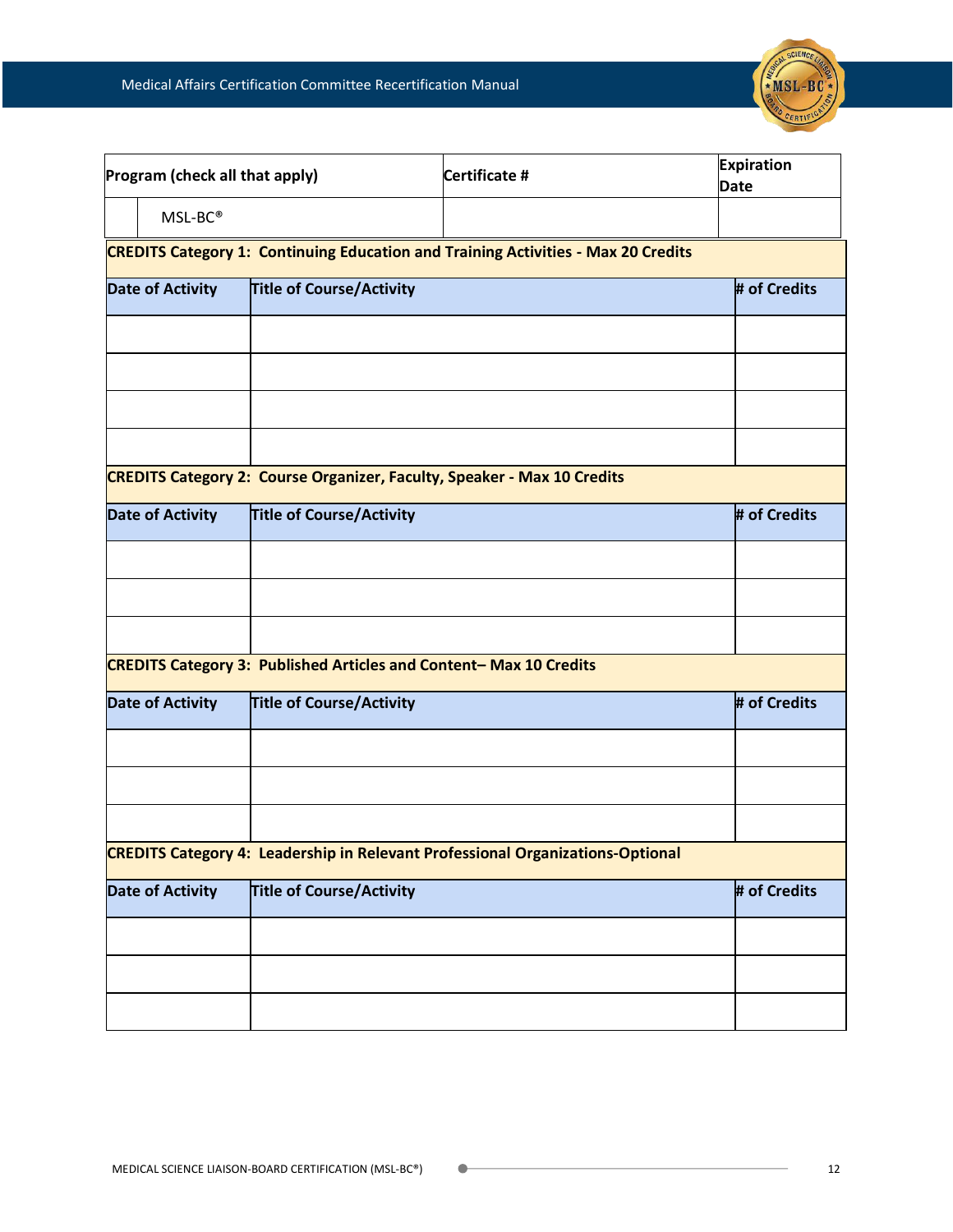

All recertification applications may take up to a 30-day processing time from the day they are received by the MACC. To ensure you are renewed by your expiration date, please plan ahead and submit your recertification at least 30 days before your expiration date. Failure to do so could result in your recertification not being available by your expiration date. Please email certification@themsls.org to start your recertification process.

Please submit recertifications to: certification@themsls.org

#### **TOTAL RECERTIFICATION FEES**

| 1 Certificate at \$<br>#                            |  |
|-----------------------------------------------------|--|
| Late Fee (if postmarked after your expiration date) |  |
| <b>Total Enclosed</b>                               |  |

\_\_\_\_\_\_\_\_\_\_\_\_\_\_\_\_\_\_\_\_\_\_\_\_\_\_\_\_\_\_\_\_\_\_\_\_\_\_\_\_\_\_ \_\_\_\_\_\_\_\_\_\_\_\_\_\_\_\_\_\_\_\_\_\_\_\_\_\_\_\_\_\_\_\_\_\_\_\_\_\_\_

#### **Payment:**

Contact MSL Society via email[: certification@themsls.org](mailto:certification@themsls.org) for invoice and payment link.

Signature Date Date Date